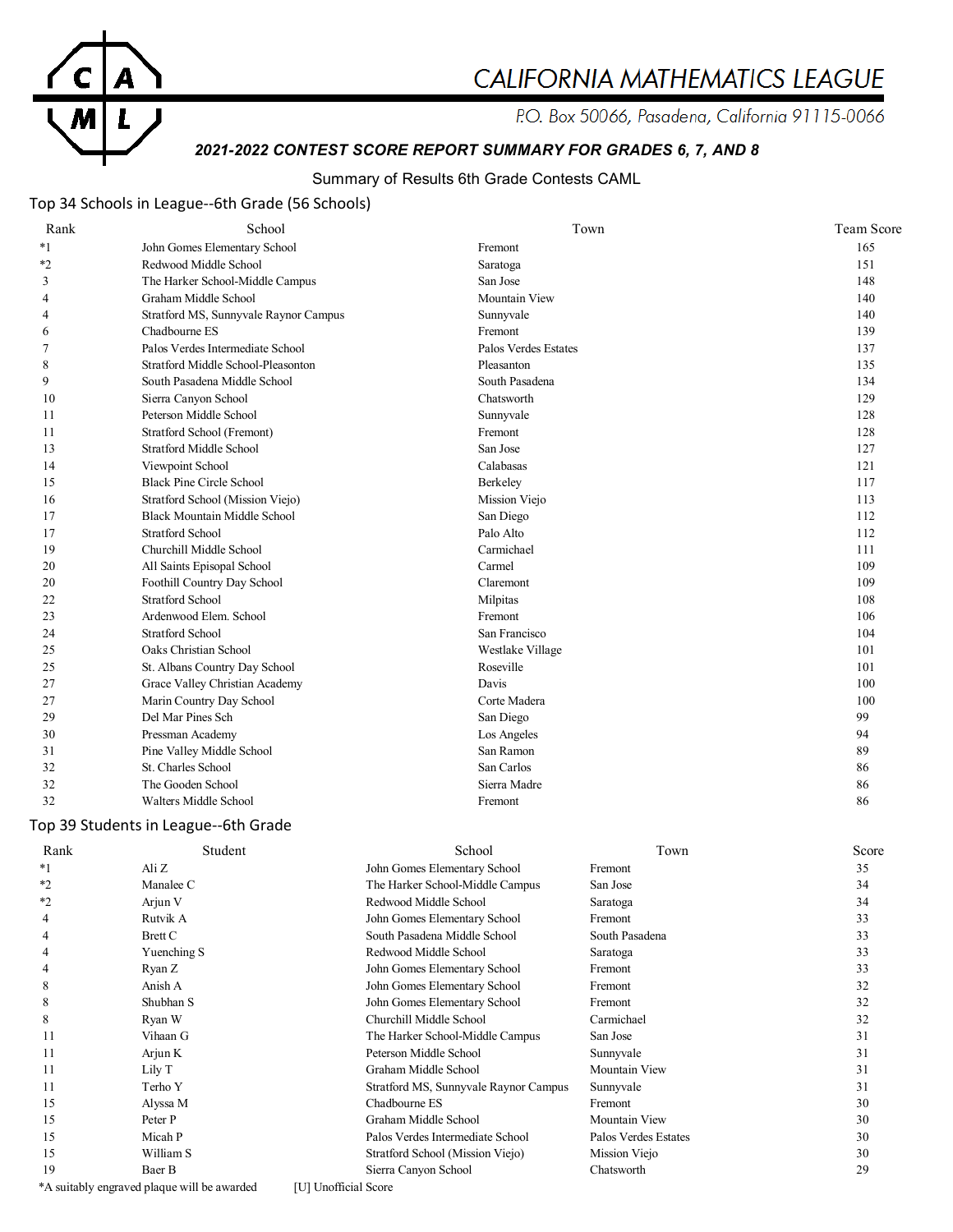### Summary of Results 6th Grade Contests CAML

| 19 | Nyasa G        | Stratford Middle School-Pleasonton    | Pleasanton           | 29 |
|----|----------------|---------------------------------------|----------------------|----|
| 19 | Rory H         | The Harker School-Middle Campus       | San Jose             | 29 |
| 19 | Charlene $L$   | The Harker School-Middle Campus       | San Jose             | 29 |
| 19 | Thomas L       | Sierra Canyon School                  | Chatsworth           | 29 |
| 19 | Lyvia P        | Stratford Middle School-Pleasonton    | Pleasanton           | 29 |
| 19 | Kannan R       | Black Pine Circle School              | Berkeley             | 29 |
| 19 | Ryan W         | All Saints Episopal School            | Carmel               | 29 |
| 19 | Tianyi James Z | Stratford Middle School               | San Jose             | 29 |
| 28 | Massimo D      | Palos Verdes Intermediate School      | Palos Verdes Estates | 28 |
| 28 | Reya D         | Peterson Middle School                | Sunnyvale            | 28 |
| 28 | Saketh G       | Stratford MS, Sunnyvale Raynor Campus | Sunnyvale            | 28 |
| 28 | Maximilian H   | Chadbourne ES                         | Fremont              | 28 |
| 28 | Vincent H      | Stratford School (Fremont)            | Fremont              | 28 |
| 28 | Matthew L      | Redwood Middle School                 | Saratoga             | 28 |
| 28 | Yuenjen L      | Redwood Middle School                 | Saratoga             | 28 |
| 28 | Lau M          | Redwood Middle School                 | Saratoga             | 28 |
| 28 | Saharsh M      | Stratford MS, Sunnyvale Raynor Campus | Sunnyvale            | 28 |
| 28 | Matthew S      | Palos Verdes Intermediate School      | Palos Verdes Estates | 28 |
| 28 | Shaurya T      | Viewpoint School                      | Calabasas            | 28 |
| 28 | Carolyn Z      | Chadbourne ES                         | Fremont              | 28 |
|    |                |                                       |                      |    |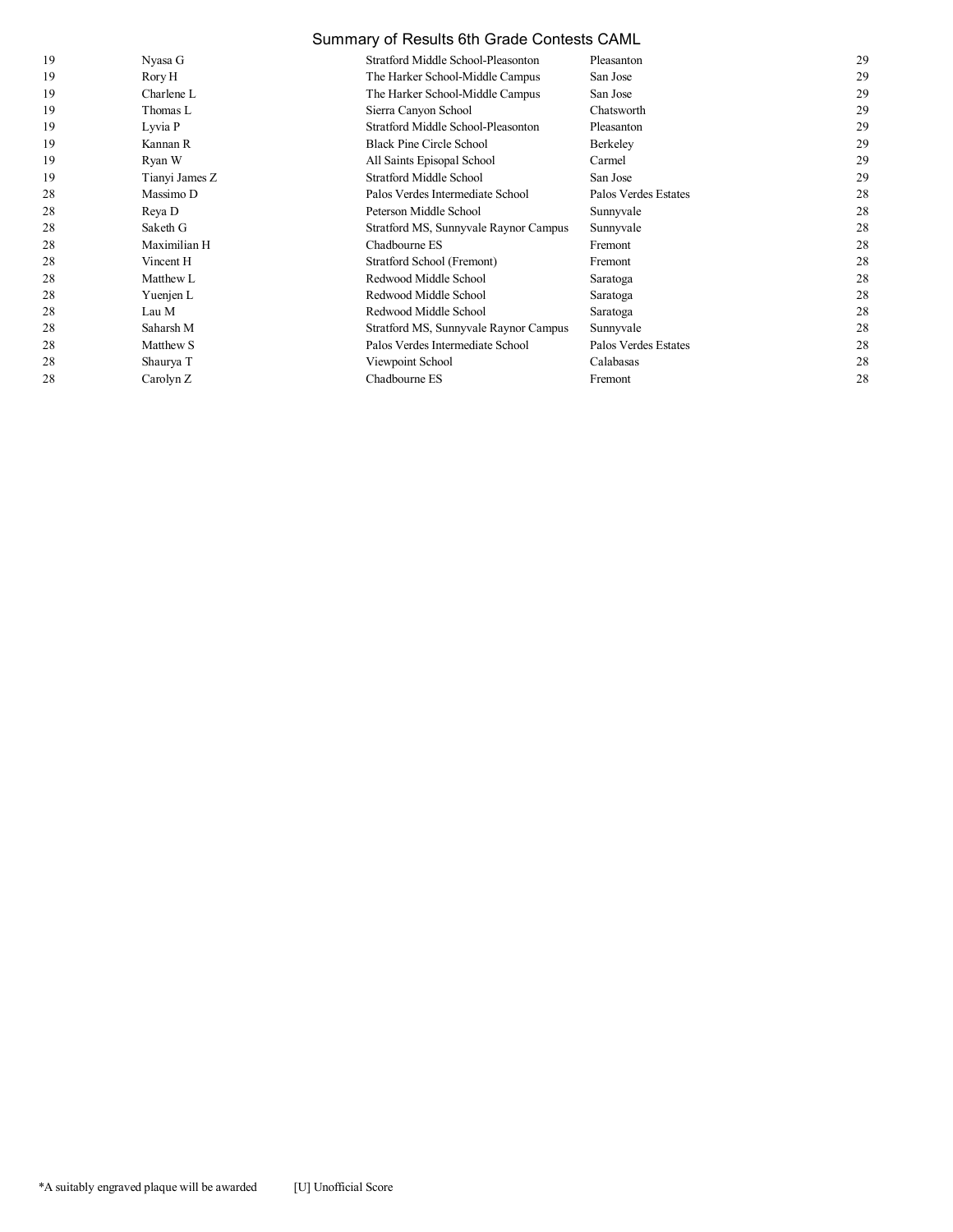# Summary of Results 6th Grade Contests CAML Regional Standings

#### **Alameda, Marin, Napa, San Francisco, San Mateo**

Top Schools in Region

| Rank | School                             | Town       | Team Score |
|------|------------------------------------|------------|------------|
|      | John Gomes Elementary School       | Fremont    | 165        |
|      | Chadbourne ES                      | Fremont    | 139        |
|      | Stratford Middle School-Pleasonton | Pleasanton | 135        |
|      | Stratford School (Fremont)         | Fremont    | 128        |

Top Students in Region

| Rank | Student   | School                       | Town    | Score |
|------|-----------|------------------------------|---------|-------|
|      | Ali Z     | John Gomes Elementary School | Fremont |       |
|      | Rutvik A  | John Gomes Elementary School | Fremont |       |
|      | Ryan Z    | John Gomes Elementary School | Fremont |       |
|      | Anish A   | John Gomes Elementary School | Fremont |       |
|      | Shubhan S | John Gomes Elementary School | Fremont |       |

### **Contra Costa, Fresno, Kern, Monterey, Placer, Sacramento, Sonoma, Ventura, Yolo**

#### Top Schools in Region

| Rank | School                        | Town             | Team Score |
|------|-------------------------------|------------------|------------|
| $*1$ | Churchill Middle School       | Carmichael       | 111        |
|      | All Saints Episopal School    | Carmel           | 109        |
|      | Oaks Christian School         | Westlake Village | 101        |
|      | St. Albans Country Day School | Roseville        | 101        |

### Top Students in Region

| Rank | Student  | School                         | Town       | Score                 |
|------|----------|--------------------------------|------------|-----------------------|
|      | Ryan W   | Churchill Middle School        | Carmichael | 32                    |
|      | Rvan W   | All Saints Episopal School     | Carmel     | 29                    |
|      | Connor D | St. Albans Country Day School  | Roseville  | 26                    |
| 4    | Elijah P | Grace Valley Christian Academy | Davis      | 2 <sup>1</sup><br>ت ک |

#### **Los Angeles LA CITY, Los Angeles NE, Los Angeles NW, Los Angeles SW**

Top Schools in Region

| Rank | School                           | Town                 | <b>Team Score</b> |
|------|----------------------------------|----------------------|-------------------|
| $*1$ | Palos Verdes Intermediate School | Palos Verdes Estates | 137               |
|      | South Pasadena Middle School     | South Pasadena       | 134               |
|      | Sierra Canyon School             | Chatsworth           | 129               |
|      | Viewpoint School                 | Calabasas            | 121               |

| Rank | Student        | School                           | Town                 | Score |
|------|----------------|----------------------------------|----------------------|-------|
|      | <b>Brett C</b> | South Pasadena Middle School     | South Pasadena       | 33    |
|      | Micah P        | Palos Verdes Intermediate School | Palos Verdes Estates | 30    |
|      | Baer B         | Sierra Canyon School             | Chatsworth           | 29    |
|      | Thomas L       | Sierra Canyon School             | Chatsworth           | 29    |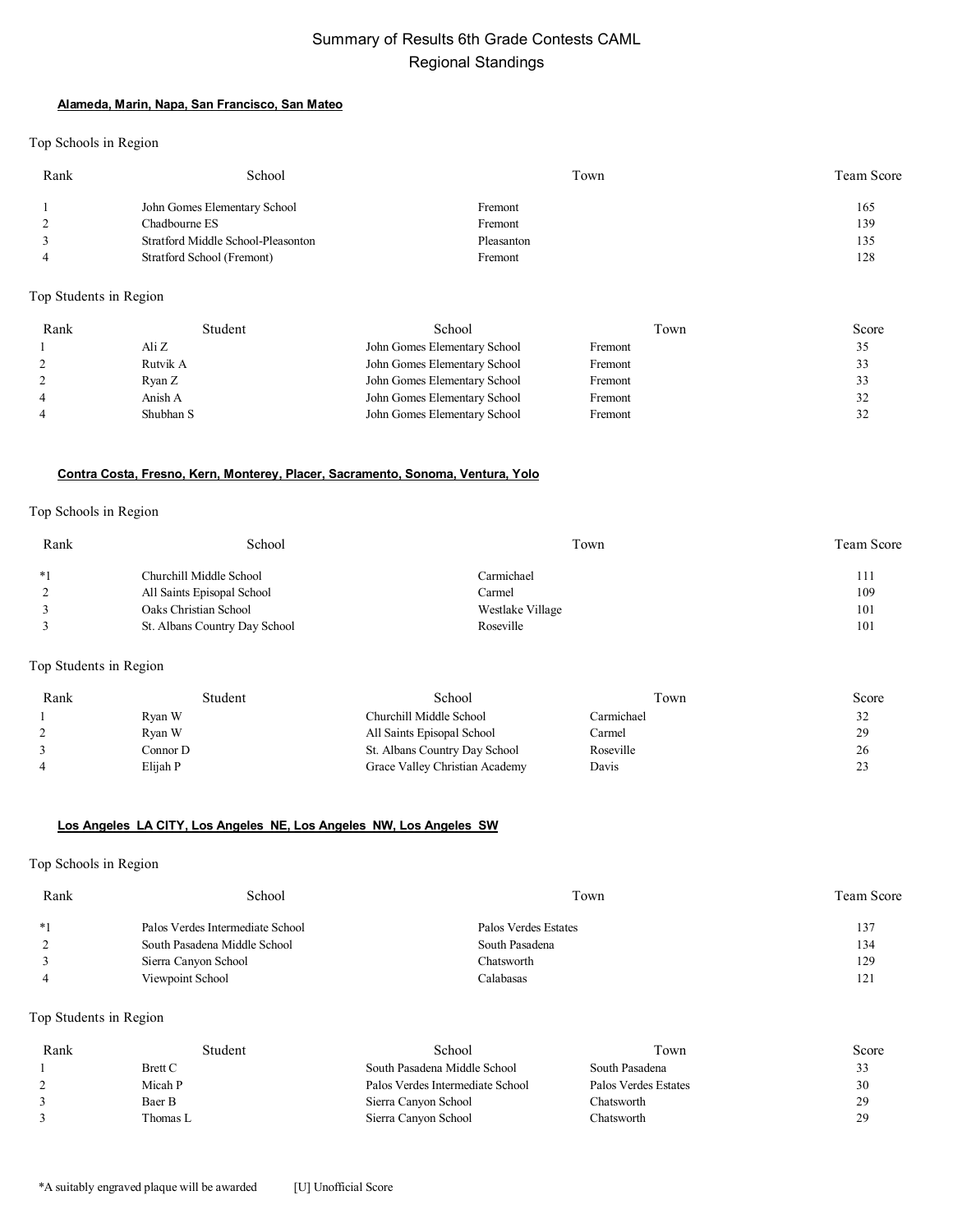# Summary of Results 6th Grade Contests CAML Regional Standings

### **Orange, San Bernardino, San Diego**

Top Schools in Region

| Rank | School                           | Town          | <b>Team Score</b> |
|------|----------------------------------|---------------|-------------------|
| $*1$ | Stratford School (Mission Viejo) | Mission Viejo | 113               |
| ∸    | Black Mountain Middle School     | San Diego     | 112               |
|      | Del Mar Pines Sch                | San Diego     | 99                |

### Top Students in Region

| Rank | Student   | School                           | Town          | Score |
|------|-----------|----------------------------------|---------------|-------|
|      | William S | Stratford School (Mission Viejo) | Mission Viejo | 30    |
|      | Aaron D   | Stratford School (Mission Viejo) | Mission Viejo | 26    |
|      | Claire L  | Del Mar Pines Sch                | San Diego     | 26    |
| 4    | Jack H    | Black Mountain Middle School     | San Diego     | 24    |
| 4    | Simon M   | Del Mar Pines Sch                | San Diego     | 24    |

#### **Santa Clara**

### Top Schools in Region

| Rank | School                                | Town          | <b>Team Score</b> |
|------|---------------------------------------|---------------|-------------------|
|      | Redwood Middle School                 | Saratoga      | 151               |
|      | The Harker School-Middle Campus       | San Jose      | 148               |
|      | Graham Middle School                  | Mountain View | 140               |
|      | Stratford MS, Sunnyvale Raynor Campus | Sunnyvale     | 140               |

| Rank           | Student     | School                                | Town          | Score |
|----------------|-------------|---------------------------------------|---------------|-------|
|                | Manalee C   | The Harker School-Middle Campus       | San Jose      | 34    |
|                | Arjun V     | Redwood Middle School                 | Saratoga      | 34    |
|                | Yuenching S | Redwood Middle School                 | Saratoga      |       |
| 4              | Vihaan G    | The Harker School-Middle Campus       | San Jose      |       |
| $\overline{4}$ | Arjun K     | Peterson Middle School                | Sunnyvale     |       |
|                | Lily T      | Graham Middle School                  | Mountain View |       |
|                | Terho Y     | Stratford MS, Sunnyvale Raynor Campus | Sunnyvale     |       |
|                |             |                                       |               |       |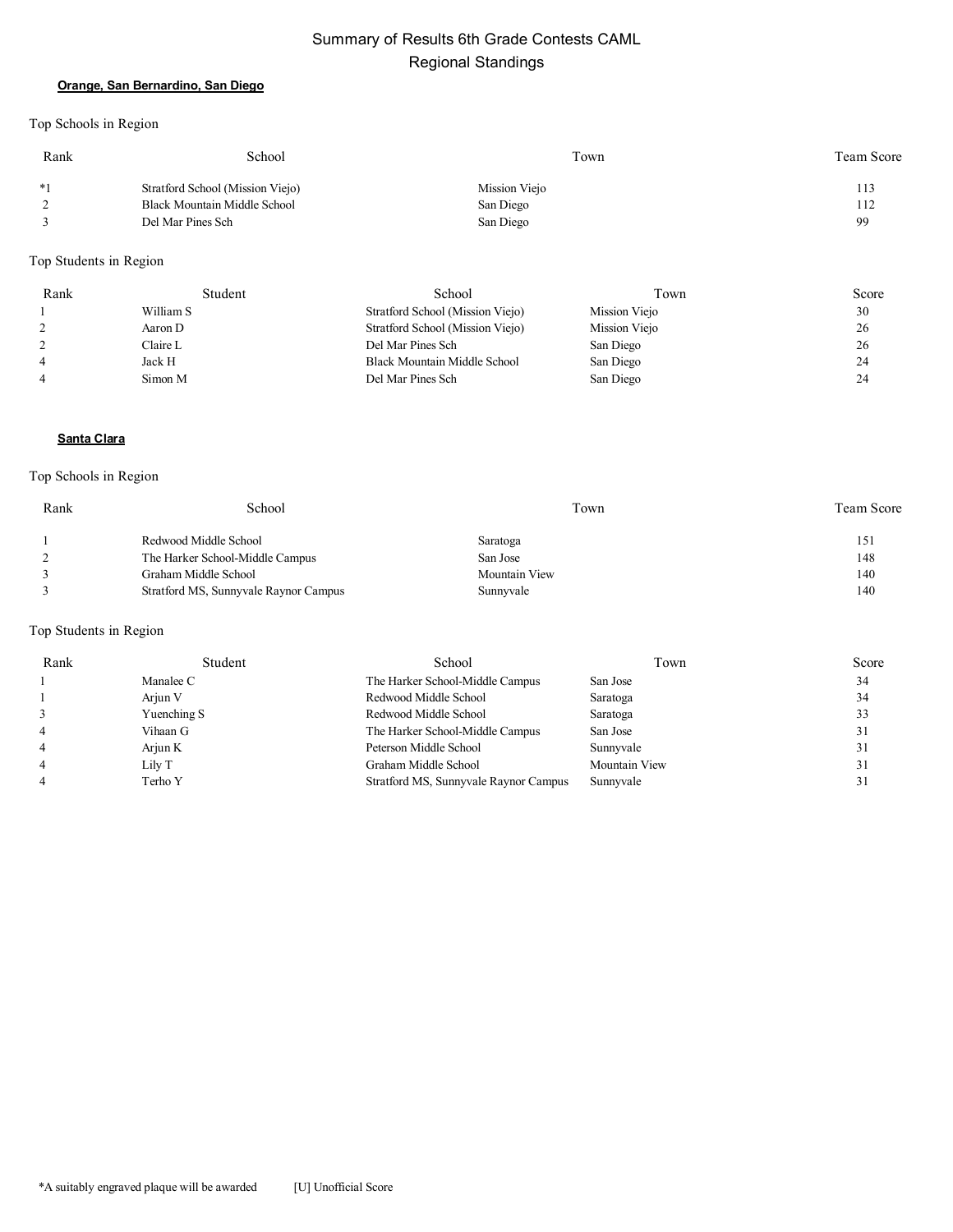# Summary of Results 7th Grade Contests CAML

# Top 32 Schools in League--7th Grade (49 Schools)

| Rank | School                                | Town                 | Team Score |
|------|---------------------------------------|----------------------|------------|
| $*1$ | The Harker School-Middle Campus       | San Jose             | 170        |
| $*2$ | Redwood Middle School                 | Saratoga             | 158        |
| 3    | Stratford MS, Sunnyvale Raynor Campus | Sunnyvale            | 154        |
| 4    | Graham Middle School                  | Mountain View        | 146        |
| 5    | <b>Black Pine Circle School</b>       | Berkeley             | 145        |
| 5    | Carmel Valley Middle School           | San Diego            | 145        |
| 7    | <b>Stratford Middle School</b>        | San Jose             | 143        |
| 8    | Sierra Canyon School                  | Chatsworth           | 138        |
| 9    | <b>Black Mountain Middle School</b>   | San Diego            | 137        |
| 9    | South Pasadena Middle School          | South Pasadena       | 137        |
| 11   | Stratford School (Fremont)            | Fremont              | 132        |
| 12   | Peterson Middle School                | Sunnyvale            | 127        |
| 13   | Palos Verdes Intermediate School      | Palos Verdes Estates | 126        |
| 13   | Viewpoint School                      | Calabasas            | 126        |
| 15   | Walters Middle School                 | Fremont              | 123        |
| 16   | Churchill Middle School               | Carmichael           | 121        |
| 17   | <b>Stratford School</b>               | Milpitas             | 118        |
| 18   | Marin Country Day School              | Corte Madera         | 117        |
| 19   | Stratford Middle School-Pleasonton    | Pleasanton           | 114        |
| 20   | Foothill Country Day School           | Claremont            | 108        |
| 21   | Serrano Intermediate School           | Lake Forest          | 107        |
| 22   | Oaks Christian School                 | Westlake Village     | 106        |
| 22   | Pine Valley Middle School             | San Ramon            | 106        |
| 24   | St. Albans Country Day School         | Roseville            | 105        |
| 25   | Presidio Knolls School                | San Francisco        | 103        |
| 26   | <b>Stratford School</b>               | Palo Alto            | 100        |
| 27   | The Gooden School                     | Sierra Madre         | 99         |
| 28   | Stratford School (Mission Viejo)      | Mission Viejo        | 97         |
| 29   | St. Catherine of Siena School         | Burlingame           | 91         |
| 30   | <b>Stratford School</b>               | San Francisco        | 90         |
| 31   | All Saints Episopal School            | Carmel               | 86         |
| 32   | Grace Valley Christian Academy        | Davis                | 81         |

# Top 31 Students in League--7th Grade

| Rank | Student    | School                                | Town                 | Score |
|------|------------|---------------------------------------|----------------------|-------|
| *1   | Sylvia C   | The Harker School-Middle Campus       | San Jose             | 35    |
| *1   | Alena K    | Graham Middle School                  | Mountain View        | 35    |
| *1   | Dylan L    | Carmel Valley Middle School           | San Diego            | 35    |
| *1   | Hengrui L  | The Harker School-Middle Campus       | San Jose             | 35    |
| *1   | Andy L     | Redwood Middle School                 | Saratoga             | 35    |
| 6    | Lucas L    | The Harker School-Middle Campus       | San Jose             | 34    |
| 6    | Seabert M  | Redwood Middle School                 | Saratoga             | 34    |
| 6    | Jerry Z    | South Pasadena Middle School          | South Pasadena       | 34    |
| 9    | Jonathan L | The Harker School-Middle Campus       | San Jose             | 33    |
| 9    | Axel S     | The Harker School-Middle Campus       | San Jose             | 33    |
| 9    | Heather W  | The Harker School-Middle Campus       | San Jose             | 33    |
| 9    | Yuan X     | Stratford MS, Sunnyvale Raynor Campus | Sunnyvale            | 33    |
| 9    | Ellie Z    | The Harker School-Middle Campus       | San Jose             | 33    |
| 14   | Lucas B    | <b>Black Pine Circle School</b>       | Berkeley             | 32    |
| 14   | Shamik K   | The Harker School-Middle Campus       | San Jose             | 32    |
| 14   | Hyeonwan K | <b>Stratford Middle School</b>        | San Jose             | 32    |
| 14   | Aaron L    | The Harker School-Middle Campus       | San Jose             | 32    |
| 14   | Atticus M  | Sierra Canyon School                  | Chatsworth           | 32    |
| 14   | Thomas M   | Sierra Canyon School                  | Chatsworth           | 32    |
| 14   | Ryan M     | The Harker School-Middle Campus       | San Jose             | 32    |
| 14   | Lily P     | The Harker School-Middle Campus       | San Jose             | 32    |
| 14   | Easton R   | Graham Middle School                  | <b>Mountain View</b> | 32    |
| 14   | Vivian Z   | Redwood Middle School                 | Saratoga             | 32    |
| 14   | Daniel Z   | The Harker School-Middle Campus       | San Jose             | 32    |
| 25   | Aidan B    | Carmel Valley Middle School           | San Diego            | 31    |
| 25   | Chloe H    | Stratford MS, Sunnyvale Raynor Campus | Sunnyvale            | 31    |
| 25   | Anrui H    | Stratford MS, Sunnyvale Raynor Campus | Sunnyvale            | 31    |
| 25   | Matt L     | <b>Stratford School</b>               | Milpitas             | 31    |
| 25   | Amberlin L | Churchill Middle School               | Carmichael           | 31    |
|      |            |                                       |                      |       |

\*A suitably engraved plaque will be awarded [U] Unofficial Score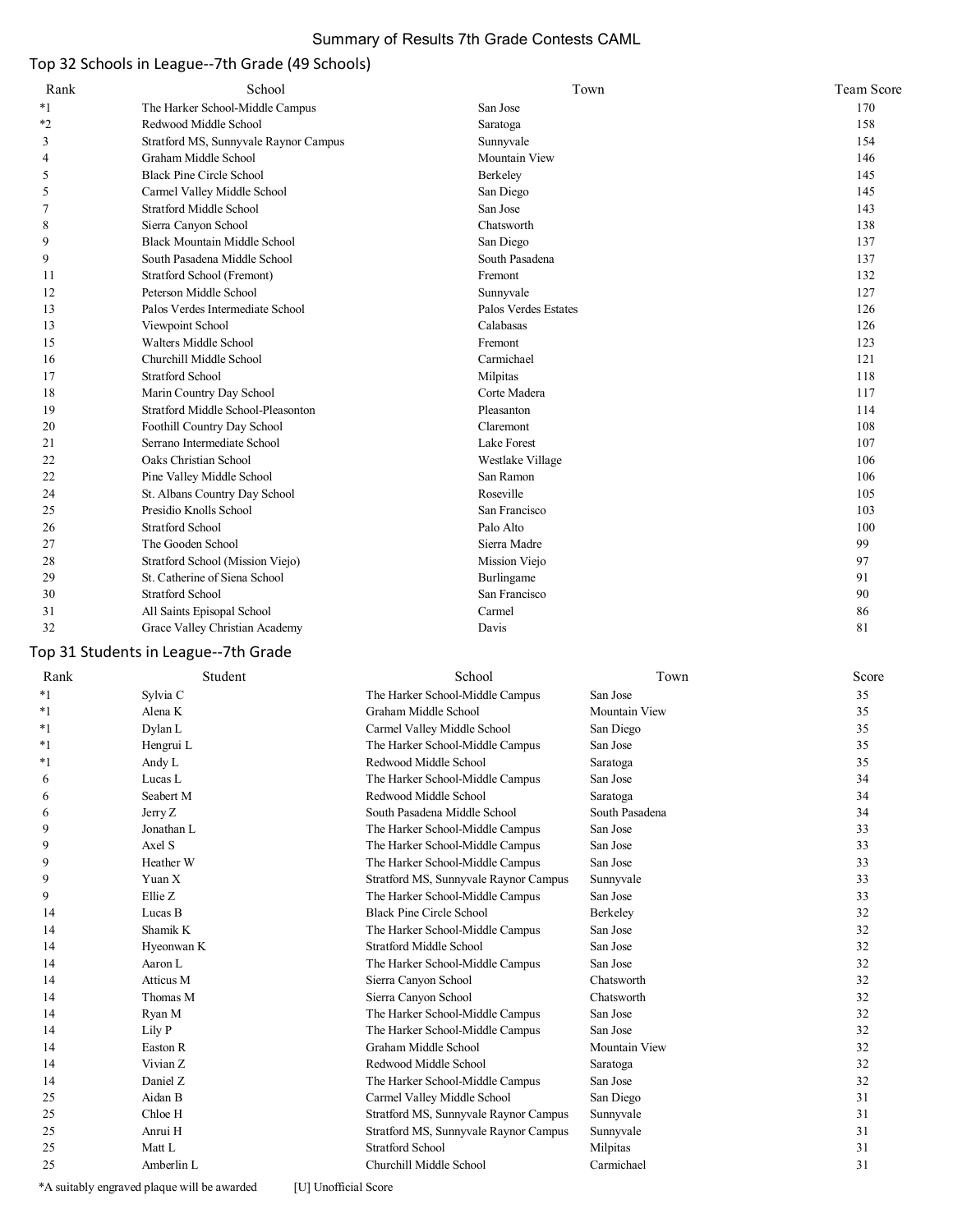| Summary of Results 7th Grade Contests CAML |          |                                    |               |  |
|--------------------------------------------|----------|------------------------------------|---------------|--|
| 25                                         | Moon L   | Stratford Middle School-Pleasonton | Pleasanton    |  |
| 25                                         | Jeremy Y | Graham Middle School               | Mountain View |  |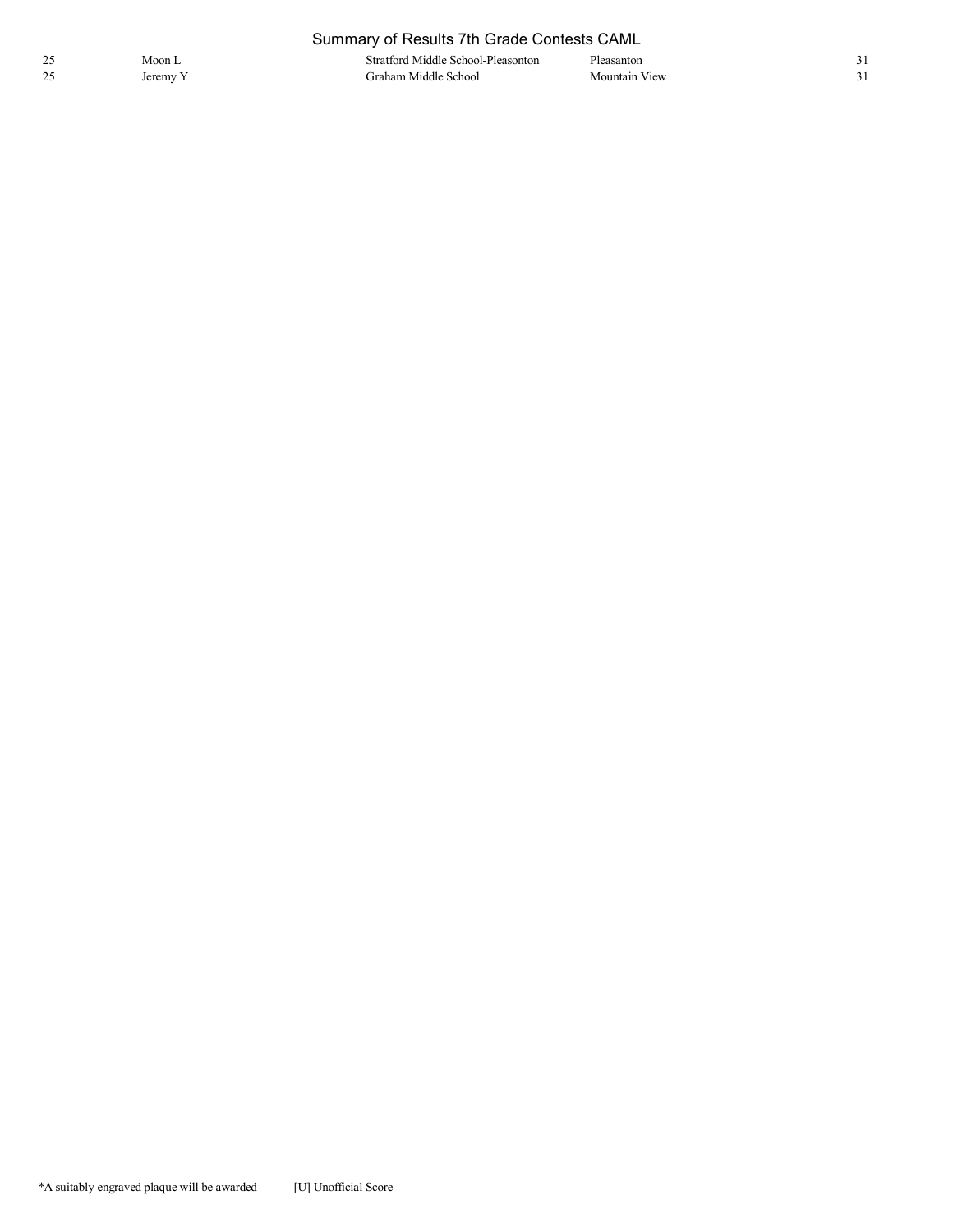# Summary of Results 7th Grade Contests CAML Regional Standings

### **Alameda, Marin, Napa, San Francisco, San Mateo**

Top Schools in Region

| Rank | School                     | Town         | Team Score |
|------|----------------------------|--------------|------------|
| $*1$ | Black Pine Circle School   | Berkeley     | 145        |
|      | Stratford School (Fremont) | Fremont      | 132        |
|      | Walters Middle School      | Fremont      | 123        |
|      | Marin Country Day School   | Corte Madera | 117        |

Top Students in Region

| Rank | Student  | School                             | Town       | Score |
|------|----------|------------------------------------|------------|-------|
|      | Lucas B  | Black Pine Circle School           | Berkeley   | 32    |
|      | Moon L   | Stratford Middle School-Pleasonton | Pleasanton | Ĵ۱.   |
|      | Evelyn E | Black Pine Circle School           | Berkeley   | 30    |
| 4    | Joseph M | Stratford School (Fremont)         | Fremont    | 29    |
|      |          |                                    |            |       |

### **Contra Costa, Fresno, Kern, Monterey, Placer, Sacramento, Sonoma, Ventura, Yolo**

#### Top Schools in Region

| Rank | School                        | Town             | Team Score |
|------|-------------------------------|------------------|------------|
| $*1$ | Churchill Middle School       | Carmichael       | 121        |
|      | Oaks Christian School         | Westlake Village | 106        |
|      | Pine Valley Middle School     | San Ramon        | 106        |
|      | St. Albans Country Day School | Roseville        | 105        |

| Rank           | Student           | School                         | Town             | Score |
|----------------|-------------------|--------------------------------|------------------|-------|
|                | Amberlin L        | Churchill Middle School        | Carmichael       | 31    |
|                | Nicholas M        | Churchill Middle School        | Carmichael       | 29    |
|                | Abhinav Krishna S | Churchill Middle School        | Carmichael       | 26    |
| $\overline{4}$ | William C         | Kid A Workshop                 | San Leandro      | 24    |
| $\overline{4}$ | Caleb D           | Oaks Christian School          | Westlake Village | 24    |
| $\overline{4}$ | Bradford O        | Grace Valley Christian Academy | Davis            | 24    |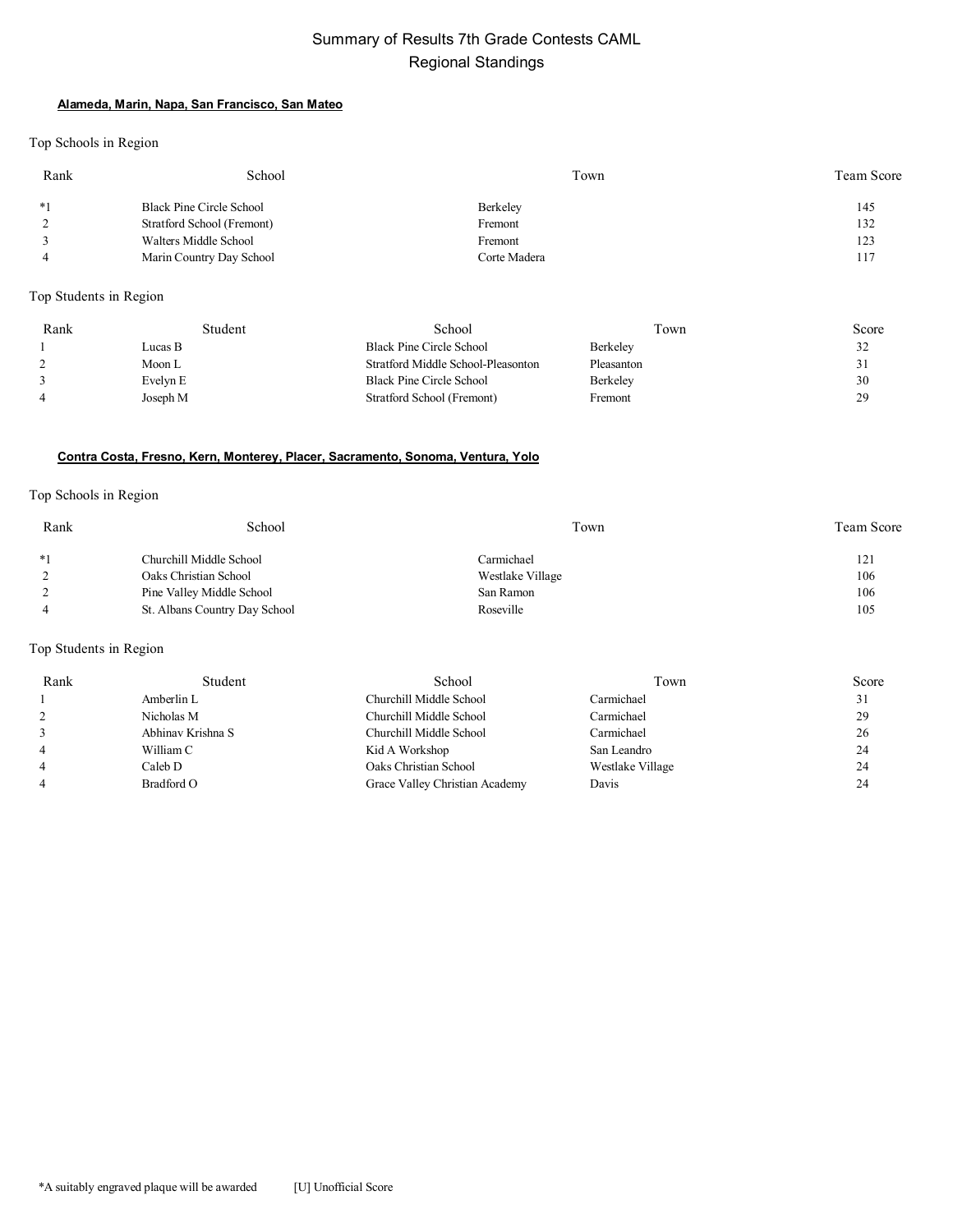# Summary of Results 7th Grade Contests CAML Regional Standings

### **Los Angeles LA CITY, Los Angeles NE, Los Angeles NW, Los Angeles SW**

Top Schools in Region

| Rank | School                           | Town                 | <b>Team Score</b> |
|------|----------------------------------|----------------------|-------------------|
| $*1$ | Sierra Canyon School             | Chatsworth           | 138               |
|      | South Pasadena Middle School     | South Pasadena       | 137               |
|      | Palos Verdes Intermediate School | Palos Verdes Estates | 126               |
|      | Viewpoint School                 | Calabasas            | 126               |

Top Students in Region

| Rank | Student   | School                           | Town                 | Score |
|------|-----------|----------------------------------|----------------------|-------|
|      | Jerry Z   | South Pasadena Middle School     | South Pasadena       | 34    |
|      | Atticus M | Sierra Canyon School             | Chatsworth           | 32    |
|      | Thomas M  | Sierra Canyon School             | Chatsworth           | 32    |
|      | Justin B  | Palos Verdes Intermediate School | Palos Verdes Estates | 29    |

#### **Orange, San Bernardino, San Diego**

Top Schools in Region

| Rank | School                           | Town          | <b>Team Score</b> |
|------|----------------------------------|---------------|-------------------|
| $*1$ | Carmel Valley Middle School      | San Diego     | 145               |
|      | Black Mountain Middle School     | San Diego     | 137               |
|      | Serrano Intermediate School      | Lake Forest   | 107               |
|      | Stratford School (Mission Viejo) | Mission Viejo | 97                |

Top Students in Region

| Rank | Student    | School                       | Town      | Score |
|------|------------|------------------------------|-----------|-------|
|      | Dylan L    | Carmel Valley Middle School  | San Diego | 35    |
|      | Aidan B    | Carmel Valley Middle School  | San Diego | ، ب   |
|      | Sarah D    | Black Mountain Middle School | San Diego | 30    |
| 4    | Avaneesh S | Black Mountain Middle School | San Diego | 29    |

#### **Santa Clara**

Top Schools in Region

| Rank | School                                | Town          | Team Score |
|------|---------------------------------------|---------------|------------|
|      | The Harker School-Middle Campus       | San Jose      | 170        |
|      | Redwood Middle School                 | Saratoga      | 158        |
|      | Stratford MS, Sunnyvale Raynor Campus | Sunnyvale     | 154        |
|      | Graham Middle School                  | Mountain View | 146        |

| Rank | Student   | School                          | Town          | Score |
|------|-----------|---------------------------------|---------------|-------|
|      | Svlvia C  | The Harker School-Middle Campus | San Jose      | ۔ ب   |
|      | Alena K   | Graham Middle School            | Mountain View | 32    |
|      | Hengrui L | The Harker School-Middle Campus | San Jose      | 32    |
|      | Andy L    | Redwood Middle School           | Saratoga      | 32    |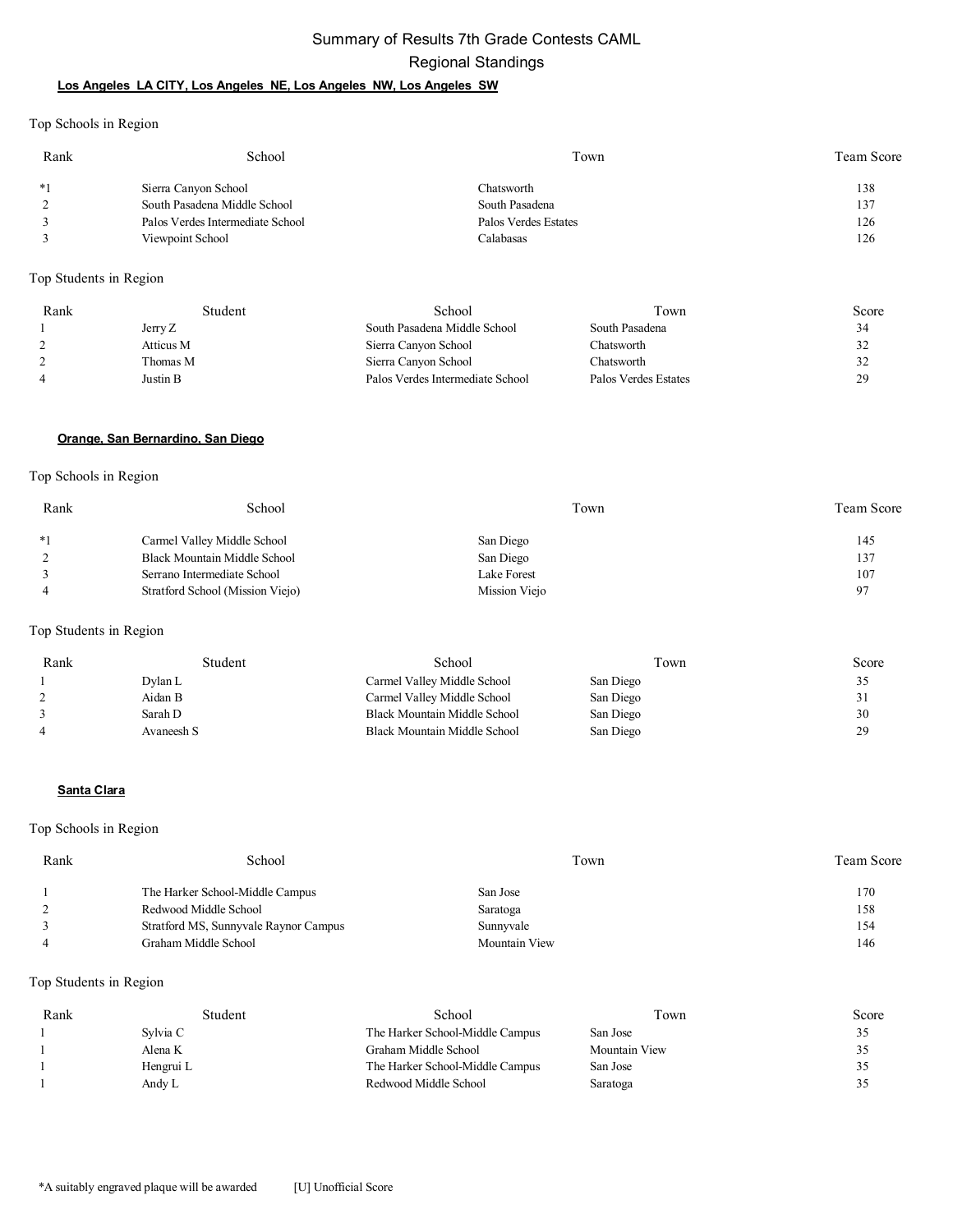### Summary of Results 8th Grade Contests CAML

# Top 34 Schools in League--8th Grade (48 Schools)

| Rank | School                                | Town                 | <b>Team Score</b> |
|------|---------------------------------------|----------------------|-------------------|
| $*1$ | Redwood Middle School                 | Saratoga             | 163               |
| $*1$ | The Harker School-Middle Campus       | San Jose             | 163               |
| 3    | Stratford MS, Sunnyvale Raynor Campus | Sunnyvale            | 160               |
| 4    | Carmel Valley Middle School           | San Diego            | 157               |
| 5    | South Pasadena Middle School          | South Pasadena       | 155               |
| 6    | <b>Stratford Middle School</b>        | San Jose             | 151               |
| 7    | <b>Stratford School</b>               | Palo Alto            | 150               |
| 8    | Peterson Middle School                | Sunnyvale            | 147               |
| 8    | <b>Stratford School</b>               | Milpitas             | 147               |
| 10   | <b>Black Mountain Middle School</b>   | San Diego            | 145               |
| 11   | Stratford School (Fremont)            | Fremont              | 144               |
| 12   | <b>Black Pine Circle School</b>       | Berkeley             | 142               |
| 12   | Palos Verdes Intermediate School      | Palos Verdes Estates | 142               |
| 14   | Churchill Middle School               | Carmichael           | 141               |
| 15   | Viewpoint School                      | Calabasas            | 140               |
| 16   | Sierra Canyon School                  | Chatsworth           | 139               |
| 16   | Stratford Middle School-Pleasonton    | Pleasanton           | 139               |
| 18   | <b>Beacon Park</b>                    | Irvine               | 137               |
| 18   | Foothill Country Day School           | Claremont            | 137               |
| 20   | Marin Country Day School              | Corte Madera         | 133               |
| 21   | <b>Stratford School</b>               | San Francisco        | 132               |
| 22   | Pressman Academy                      | Los Angeles          | 128               |
| 23   | Grace Valley Christian Academy        | Davis                | 127               |
| 24   | Oaks Christian School                 | Westlake Village     | 126               |
| 25   | Presidio Knolls School                | San Francisco        | 123               |
| 26   | St. Catherine of Siena School         | Burlingame           | 115               |
| 27   | Norris Middle School                  | Bakersfield          | 112               |
| 27   | Walters Middle School                 | Fremont              | 112               |
| 29   | All Saints Episopal School            | Carmel               | 111               |
| 29   | The Gooden School                     | Sierra Madre         | 111               |
| 31   | Graham Middle School                  | Mountain View        | 110               |
| 32   | St. Albans Country Day School         | Roseville            | 108               |
| 32   | St. Charles School                    | San Carlos           | 108               |
| 34   | Casimir Middle School                 | Torrance             | 101               |
|      |                                       |                      |                   |

### Top 42 Students in League--8th Grade

| Rank    | Student             | School                                | Town                 | Score |
|---------|---------------------|---------------------------------------|----------------------|-------|
| $*_{1}$ | Linus E             | South Pasadena Middle School          | South Pasadena       | 34    |
| $*1$    | Lawson W            | Redwood Middle School                 | Saratoga             | 34    |
| *1      | Maximillian Y       | Stratford MS, Sunnyvale Raynor Campus | Sunnyvale            | 34    |
| 4       | Jessica H           | The Harker School-Middle Campus       | San Jose             | 33    |
| 4       | Ella L              | Redwood Middle School                 | Saratoga             | 33    |
| 4       | Kevin L             | Stratford MS, Sunnyvale Raynor Campus | Sunnyvale            | 33    |
| 4       | Caden R             | The Harker School-Middle Campus       | San Jose             | 33    |
| 4       | Kallie W            | The Harker School-Middle Campus       | San Jose             | 33    |
| 4       | Alexander Z         | <b>Stratford School</b>               | Milpitas             | 33    |
| 4       | Joanne Z            | Redwood Middle School                 | Saratoga             | 33    |
| 11      | Athena C            | Stratford Middle School-Pleasonton    | Pleasanton           | 32    |
| 11      | Jaden F             | The Harker School-Middle Campus       | San Jose             | 32    |
| 11      | David H             | <b>Black Mountain Middle School</b>   | San Diego            | 32    |
| 11      | Ziqi J              | Stratford School                      | Palo Alto            | 32    |
| 11      | Isaiah L            | Palos Verdes Intermediate School      | Palos Verdes Estates | 32    |
| 11      | Anthony L           | Redwood Middle School                 | Saratoga             | 32    |
| 11      | delong m            | Carmel Valley Middle School           | San Diego            | 32    |
| 11      | Cooper R            | Foothill Country Day School           | Claremont            | 32    |
| 11      | Jeremy S            | <b>Stratford Middle School</b>        | San Jose             | 32    |
| 11      | Richard S           | Carmel Valley Middle School           | San Diego            | 32    |
| 11      | Jonathen S          | The Harker School-Middle Campus       | San Jose             | 32    |
| 22      | Arnav A             | Stratford MS, Sunnyvale Raynor Campus | Sunnyvale            | 31    |
| 22      | Chris C             | Carmel Valley Middle School           | San Diego            | 31    |
| 22      | Alexa C             | South Pasadena Middle School          | South Pasadena       | 31    |
| 22      | Kathy C             | Redwood Middle School                 | Saratoga             | 31    |
| 22      | Edward F            | Stratford MS, Sunnyvale Raynor Campus | Sunnyvale            | 31    |
| 22      | Pranav <sub>K</sub> | Stratford School                      | Palo Alto            | 31    |
|         |                     |                                       |                      |       |

\*A suitably engraved plaque will be awarded [U] Unofficial Score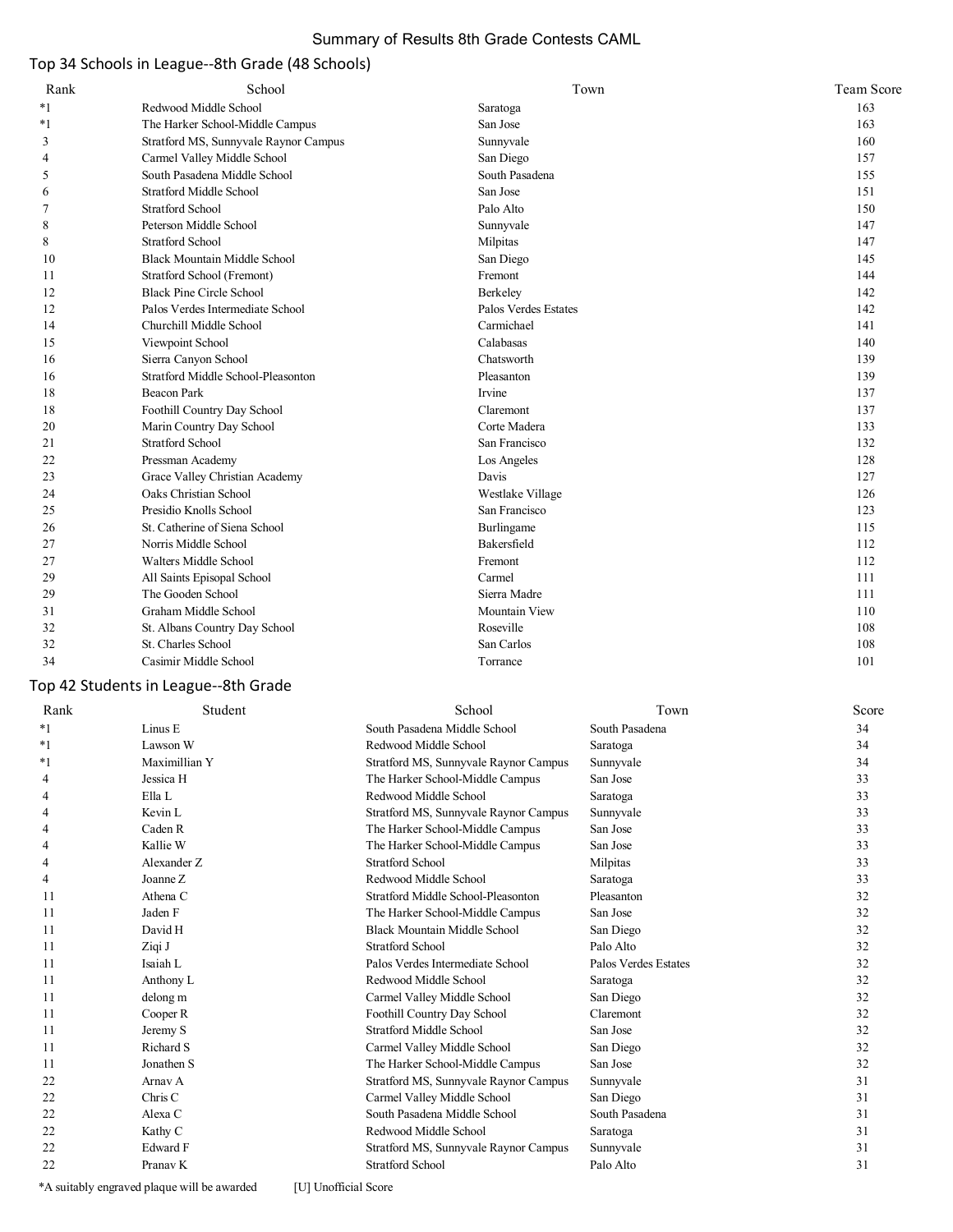# Summary of Results 8th Grade Contests CAML

| 22 | Aston L     | Palos Verdes Intermediate School      | Palos Verdes Estates | 31 |
|----|-------------|---------------------------------------|----------------------|----|
| 22 | Vivian L    | Redwood Middle School                 | Saratoga             | 31 |
| 22 | Natalie L   | Kid A Workshop                        | San Leandro          | 31 |
| 22 | Harshitha M | Carmel Valley Middle School           | San Diego            | 31 |
| 22 | Nikhil M    | Sierra Canyon School                  | Chatsworth           | 31 |
| 22 | Anika R     | The Harker School-Middle Campus       | San Jose             | 31 |
| 22 | Brenna R    | The Harker School-Middle Campus       | San Jose             | 31 |
| 22 | Lily S      | The Harker School-Middle Campus       | San Jose             | 31 |
| 22 | Rohan S     | Viewpoint School                      | Calabasas            | 31 |
| 22 | Eric X      | Carmel Valley Middle School           | San Diego            | 31 |
| 22 | Terry X     | The Harker School-Middle Campus       | San Jose             | 31 |
| 22 | Redger X    | Stratford MS, Sunnyvale Raynor Campus | Sunnyvale            | 31 |
| 22 | Taewon Y    | Redwood Middle School                 | Saratoga             | 31 |
| 22 | Justin Z    | Carmel Valley Middle School           | San Diego            | 31 |
| 22 | Eddie Z     | The Harker School-Middle Campus       | San Jose             | 31 |
|    |             |                                       |                      |    |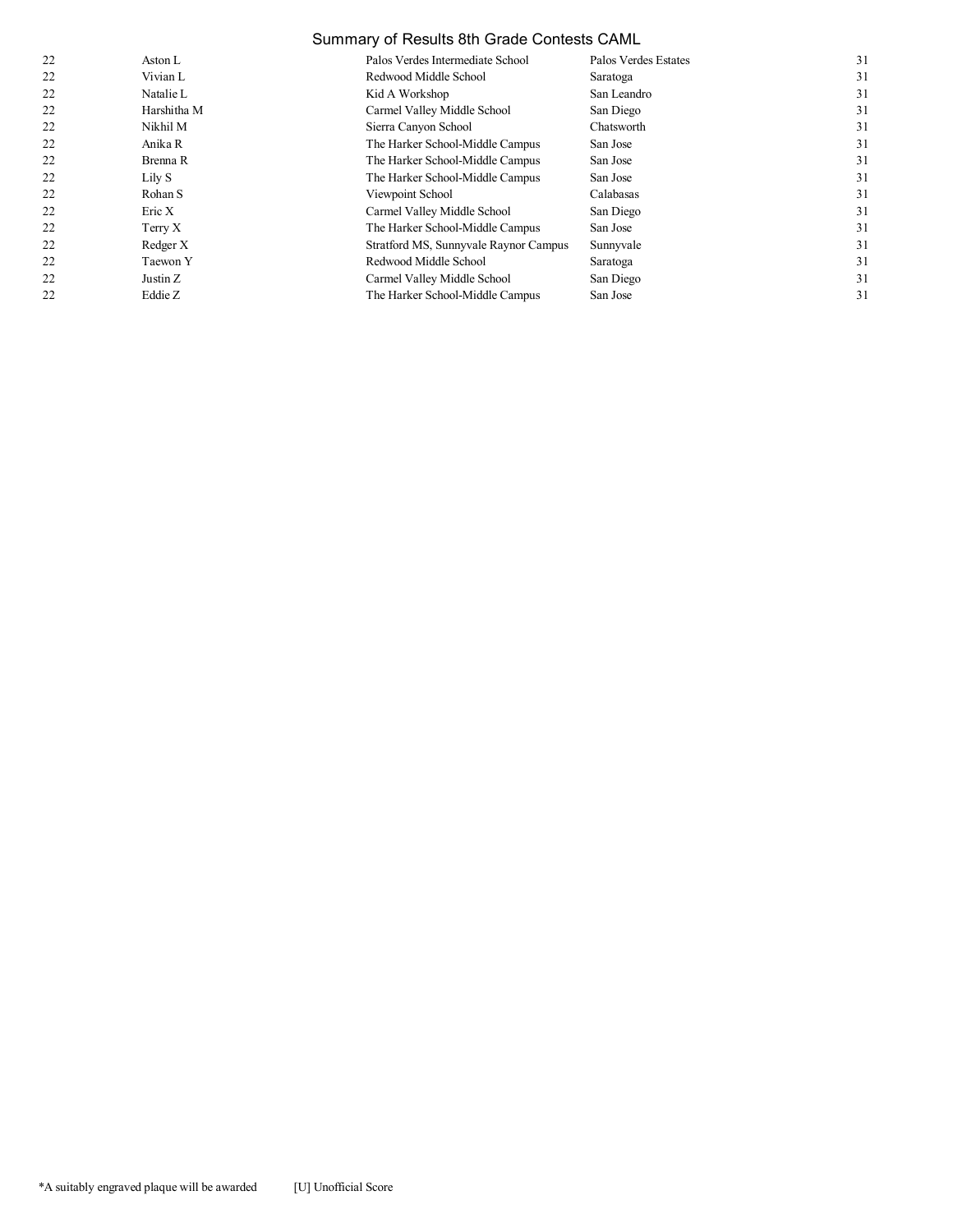# Summary of Results 8th Grade Contests CAML Regional Standings

### **Alameda, Marin, Napa, San Francisco, San Mateo**

Top Schools in Region

| Rank | School                             | Town       | Team Score |
|------|------------------------------------|------------|------------|
| $*1$ | Stratford School                   | Palo Alto  | 150        |
|      | Stratford School (Fremont)         | Fremont    | 144        |
|      | Black Pine Circle School           | Berkeley   | 142        |
|      | Stratford Middle School-Pleasonton | Pleasanton | 139        |

### Top Students in Region

| Rank           | Student      | School                             | Town          | Score |
|----------------|--------------|------------------------------------|---------------|-------|
|                | Athena C     | Stratford Middle School-Pleasonton | Pleasanton    | 32    |
|                | Ziqi J       | <b>Stratford School</b>            | Palo Alto     | 32    |
| 3              | Pranav K     | <b>Stratford School</b>            | Palo Alto     | 31    |
| $\overline{4}$ | Siddhartha B | Stratford School                   | Palo Alto     | 30    |
| $\overline{4}$ | Richard F    | Presidio Knolls School             | San Francisco | 30    |
| $\overline{4}$ | Akshay H     | Stratford School (Fremont)         | Fremont       | 30    |
|                | Jesse L      | <b>Black Pine Circle School</b>    | Berkeley      | 30    |

### **Contra Costa, Fresno, Kern, Monterey, Placer, Sacramento, Sonoma, Ventura, Yolo**

Top Schools in Region

| Rank | School                         | Town             | <b>Team Score</b> |
|------|--------------------------------|------------------|-------------------|
| $*1$ | Churchill Middle School        | Carmichael       | 141               |
|      | Grace Valley Christian Academy | Davis            | 127               |
|      | Oaks Christian School          | Westlake Village | 126               |
|      | Norris Middle School           | Bakersfield      | 112               |

| Rank | Student     | School                         | Town             | Score |
|------|-------------|--------------------------------|------------------|-------|
|      | Natalie L   | Kid A Workshop                 | San Leandro      | 31    |
|      | Kevin W     | Churchill Middle School        | Carmichael       | 30    |
|      | Samuel L    | Grace Valley Christian Academy | Davis            | 29    |
|      | Alan L      | Oaks Christian School          | Westlake Village | 29    |
|      | Srimadhav M | Churchill Middle School        | Carmichael       | 29    |
|      | Tabitha W   | Grace Valley Christian Academy | Davis            | 29    |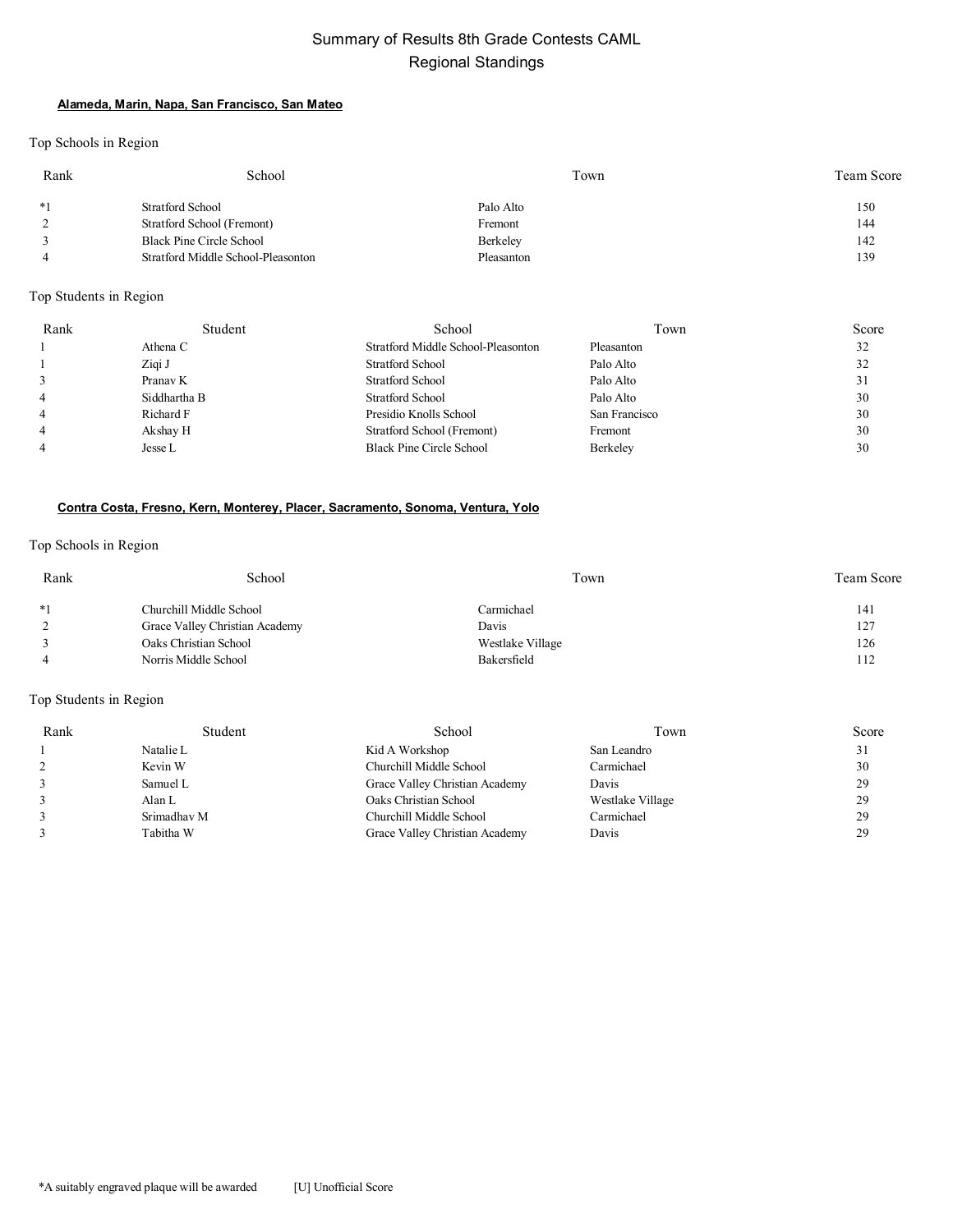# Summary of Results 8th Grade Contests CAML Regional Standings

### **Los Angeles LA CITY, Los Angeles NE, Los Angeles NW, Los Angeles SW**

Top Schools in Region

| Rank | School                           | Town                 | Team Score |
|------|----------------------------------|----------------------|------------|
| $*1$ | South Pasadena Middle School     | South Pasadena       | 155        |
|      | Palos Verdes Intermediate School | Palos Verdes Estates | 142        |
|      | Viewpoint School                 | Calabasas            | 140        |
| 4    | Sierra Canyon School             | Chatsworth           | 139        |

Top Students in Region

| Rank           | Student  | School                           | Town                 | Score |
|----------------|----------|----------------------------------|----------------------|-------|
|                | Linus E  | South Pasadena Middle School     | South Pasadena       | 34    |
|                | Isaiah L | Palos Verdes Intermediate School | Palos Verdes Estates | 32    |
|                | Cooper R | Foothill Country Day School      | Claremont            | 32    |
| $\overline{4}$ | Alexa C  | South Pasadena Middle School     | South Pasadena       | 31    |
| $\overline{4}$ | Aston L  | Palos Verdes Intermediate School | Palos Verdes Estates | 31    |
| $\overline{4}$ | Nikhil M | Sierra Canyon School             | Chatsworth           | 31    |
| $\overline{4}$ | Rohan S  | Viewpoint School                 | Calabasas            |       |

### **Orange, San Bernardino, San Diego**

### Top Schools in Region

| Rank | School                       | Town      | Team Score |
|------|------------------------------|-----------|------------|
| $*1$ | Carmel Valley Middle School  | San Diego | 157        |
|      | Black Mountain Middle School | San Diego | 145        |
|      | Beacon Park                  | Irvine    | 137        |
|      |                              |           |            |

| Rank | Student     | School                              | Town      | Score |
|------|-------------|-------------------------------------|-----------|-------|
|      | David H     | <b>Black Mountain Middle School</b> | San Diego | 32    |
|      | delong m    | Carmel Valley Middle School         | San Diego | 32    |
|      | Richard S   | Carmel Valley Middle School         | San Diego | 32    |
|      | Chris C     | Carmel Valley Middle School         | San Diego | 31    |
|      | Harshitha M | Carmel Valley Middle School         | San Diego | 31    |
|      | Eric X      | Carmel Valley Middle School         | San Diego | 31    |
|      | Justin Z    | Carmel Valley Middle School         | San Diego | 31    |